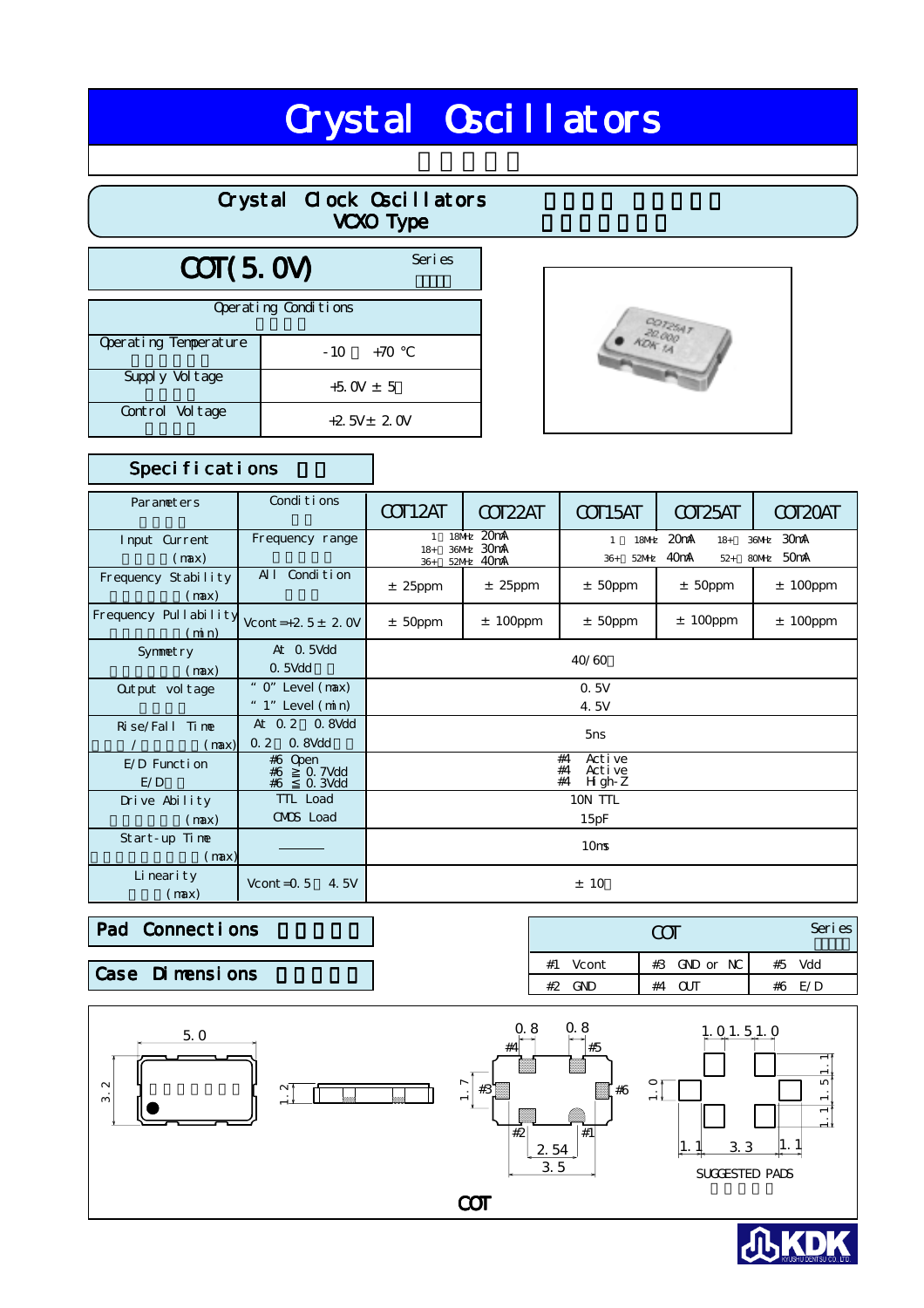# **Crystal Oscillators**

|                       |                      | Crystal Clock Oscillators<br><b>VCXO Type</b> |                                                                                              |
|-----------------------|----------------------|-----------------------------------------------|----------------------------------------------------------------------------------------------|
| COT(3.3V)             |                      | Seri es                                       |                                                                                              |
|                       | Operating Conditions |                                               |                                                                                              |
| Operating Temperature | $-10$                | $+70$                                         | $\begin{array}{c} {^{CO}T28487} \\ {^{SO}0000} \\ {^{CO}T200} \\ {^{CO}T200} \\ \end{array}$ |
| Supply Vol tage       |                      | $+3.3V \pm 5$                                 |                                                                                              |
| Control Voltage       |                      | $+1.65V \pm 1.5V$                             |                                                                                              |



### Specifications

| Parameters                    | Conditions                                            | COT12AXT                                          | COT22AXT    | COT15AXT                                                                  | COT25AXT                                                                     | COT2OAXT    |
|-------------------------------|-------------------------------------------------------|---------------------------------------------------|-------------|---------------------------------------------------------------------------|------------------------------------------------------------------------------|-------------|
| Input Current<br>(max)        | Frequency range                                       | 30MHz 15mA<br>$\mathbf{1}$<br>52MHz 25mA<br>$30+$ |             | 30MHz 15mA<br>$\mathbf{1}$<br>52MHz 25mA<br>$30+$<br>125MHz 35mA<br>$52+$ | 15mA<br>30MHz<br>$\mathbf{1}$<br>52MHz 25mA<br>$30 +$<br>80MHz 35mA<br>$52+$ |             |
| Frequency Stability<br>(max)  | Condi ti on<br>AI                                     | $±$ 25ppm                                         | $±$ 25ppm   | $±$ 50ppm                                                                 | $±$ 50ppm                                                                    | $± 100$ ppm |
| Frequency Pullability<br>(mn) | Vcont = +1. $65 \pm 1$ . 5V                           | $±$ 50ppm                                         | $± 100$ ppm | $±$ 50ppm                                                                 | $± 100$ ppm                                                                  | $± 100$ ppm |
| Symmetry<br>(max)             | At O. 5Vdd<br>0.5Vdd                                  |                                                   |             | 40/60                                                                     |                                                                              |             |
| Out put vol tage              | " $0$ " Level $(max)$<br>" $1$ " Level $(\text{min})$ |                                                   |             | 0. 33V<br>2.97V                                                           |                                                                              |             |
| Rise/Fall Time<br>(max)       | At 0.2 0.8Vdd<br>0.2<br>O. 8Vdd                       | 5 <sub>ns</sub>                                   |             |                                                                           |                                                                              |             |
| E/D Function<br>E/D           | #6 Open<br>0. 7Vdd<br>#6<br>#6<br>O. 3Vdd             |                                                   |             | Active<br>#4<br>Active<br>#4<br>#4<br>$H$ gh-Z                            |                                                                              |             |
| Drive Ability<br>(max)        | CMOS Load                                             | 15pF                                              |             |                                                                           |                                                                              |             |
| Start-up Time<br>(max)        |                                                       |                                                   |             | 10 <sub>ms</sub>                                                          |                                                                              |             |
| Li neari ty<br>(max)          | Vcont = $0.15$<br>3.15V                               |                                                   |             | ±10                                                                       |                                                                              |             |

Pad Connections

Case Dimensions

|            | Series       |        |
|------------|--------------|--------|
| $#1$ Vcont | #3 GND or NC | #5 Vdd |
| $#2$ GND   | #4 OIT       | #6 E/D |